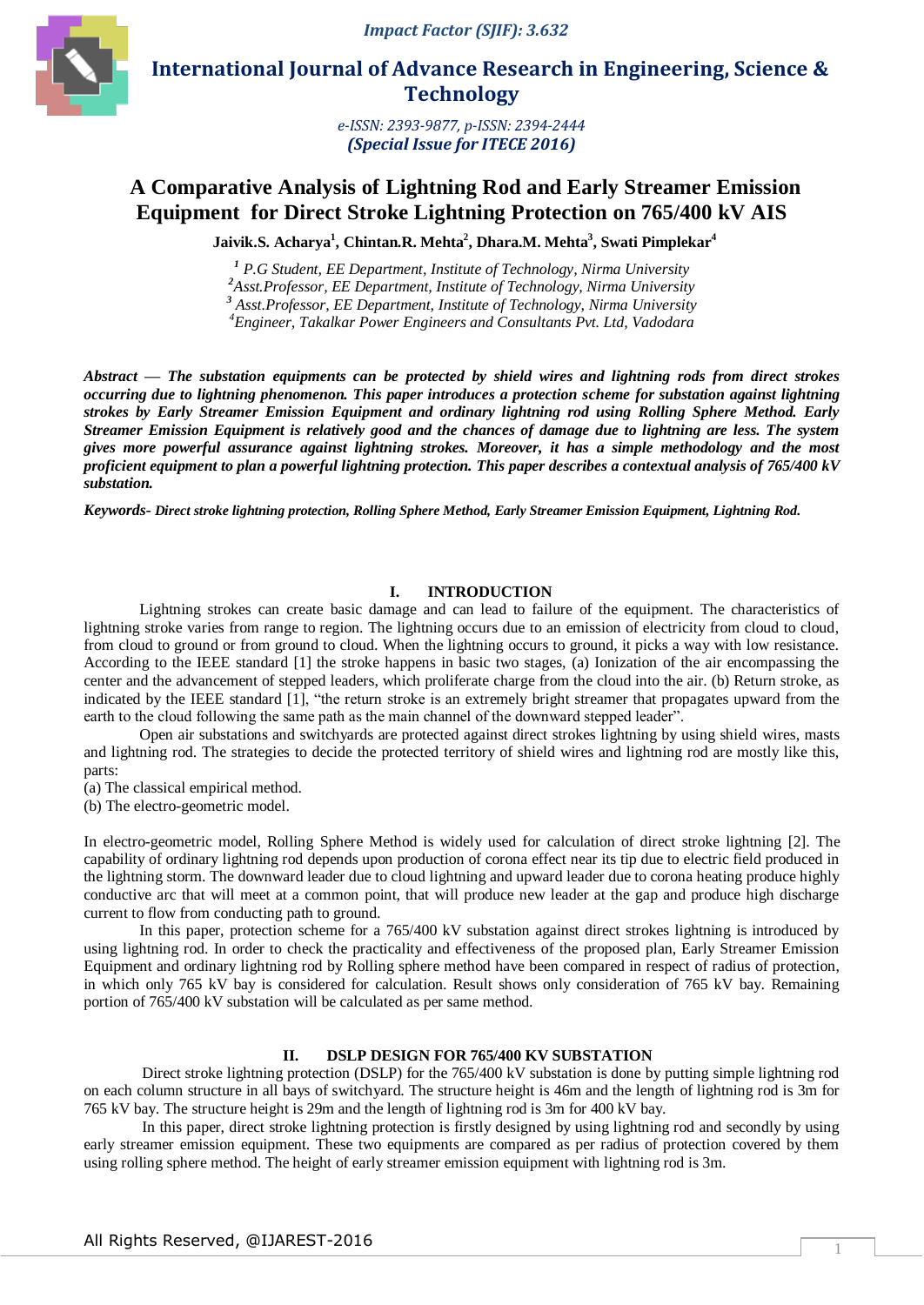# **III. DSLP DESIGN FOR LIGHTNING ROD USING ROLLING SPHERE METHOD**

## **A. Principle of rolling sphere method**



*Figure 1. Principle of Rolling Sphere Method [1]*

As shown in Figure. (1) The principle of Rolling Sphere Method can be mentioned as "An imaginary sphere of radius S is being rolled over the surface of a substation. The sphere rolls up and over (and is supported by) shield wires, lightning masts, substation fences. This method is based on the Electro-geometric Model and other grounded equipments that can be covered by shielding. A portion of equipment is said to be protected from a direct stroke if it remains below the curved surface of the sphere by virtue of the sphere being elevated by other device or shield wires. Moreover, the equipment that touches the rolling imaginary sphere or penetrates its surface is not protected in this scheme" [3]. This fundamental principle is represented in Figure. (1).

## **B. Design of substation protected area using lightning rod**

The design of DSLP for Air Insulated Substation by lightning rod considering Rolling Sphere Method is given below. The substation has ACSR Quad Bull conductor for 765 kV and ACSR Quad Bersimis conductor for 400 kV. The limiting corona gradient  $(E_0)$  is 1500 kV/m for both the conductors. Only Section-1 (as shown in Fig.3) is calculated below:

| Table 1. Conductor Input Dala |                      |                     |  |
|-------------------------------|----------------------|---------------------|--|
| <b>Description</b>            | Value                | Value               |  |
| Type                          | AAC                  | <b>ACSR</b>         |  |
|                               | <b>BULL</b>          | <b>Bersimis</b>     |  |
| Diameter (d)                  | $0.03825 \text{ m}$  | $0.03504 \text{ m}$ |  |
| Radius (r)                    | $0.019125 \text{ m}$ | $0.01752 \text{ m}$ |  |
| No. of Conductor              | $4$ (Nos)            | $4$ (Nos)           |  |
|                               |                      |                     |  |
| Sub - Conductor               | $0.450 \text{ m}$    | $0.450 \text{ m}$   |  |
| Spacing (1)                   |                      |                     |  |
| Rated lightning               | 2100 kV              | 1425 kV             |  |
| <b>Impulse Voltage</b>        |                      |                     |  |
| $V_C$                         |                      |                     |  |

|  | <b>Table 1. Conductor Input Data</b> |  |
|--|--------------------------------------|--|
|  |                                      |  |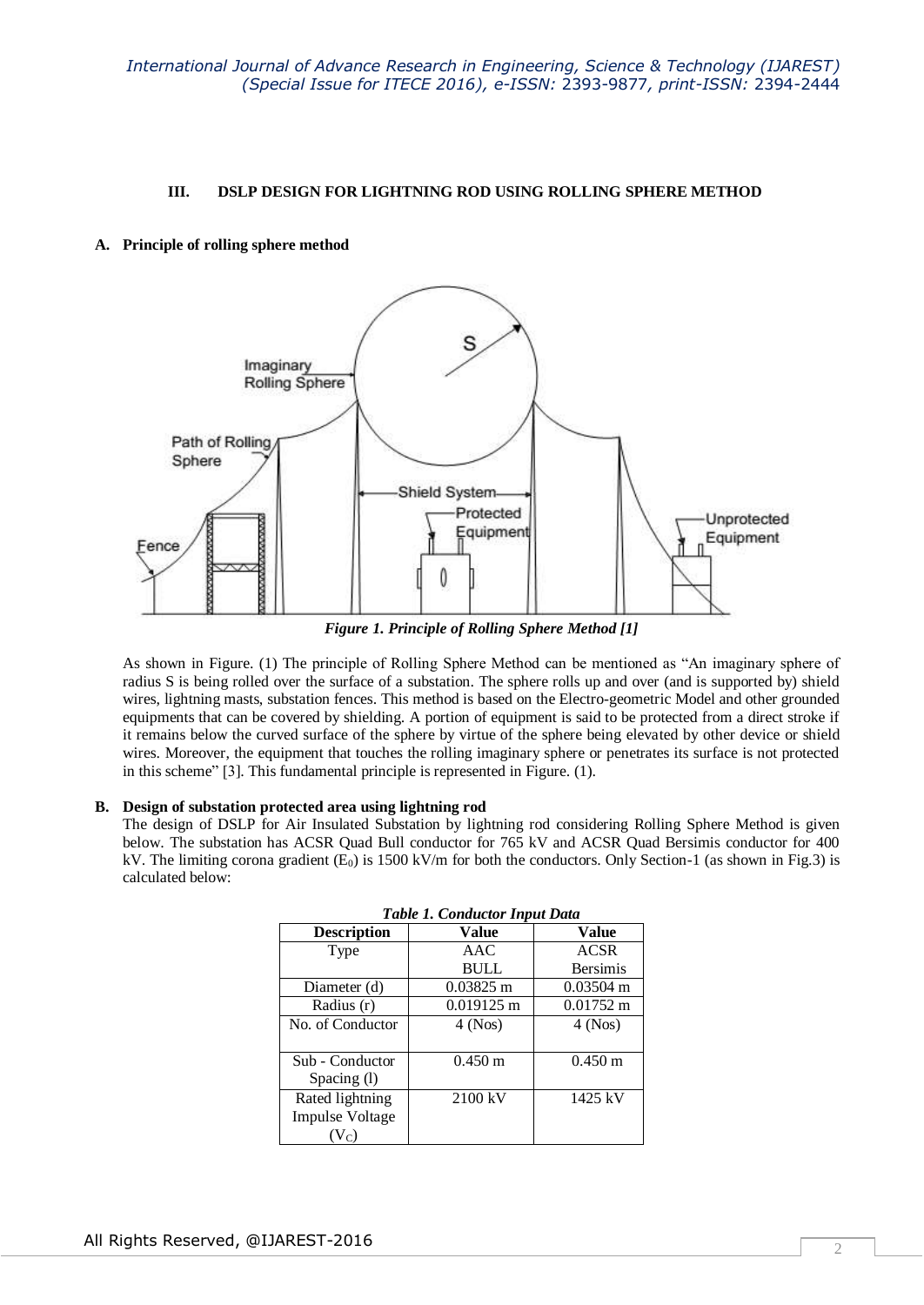*Table 2. DSLP Calculation Data for Section-1*

| <b>Description</b> | Value           |
|--------------------|-----------------|
| Height of          | 19 <sub>m</sub> |
| Installation       |                 |
| Above Ground       |                 |
| Level $(h)$        |                 |
| Height of          | 46 m            |
| Shield Wire (H)    |                 |

#### **1. Calculation of DSLP for section-1**



*Figure 2. Section Elevation of Protected Area of Only 765kV Substation Bay by Using Lightning Rod (R53006 = 53.006 m Similar For All)*

As Per Figure 2.Equivalent Radius is given by,

$$
\mathbf{R}_{\mathbf{C}} \times \ln \left\{ \frac{2 \times \mathbf{h}}{\mathbf{R}_{\mathbf{C}}} \right\} - \frac{\mathbf{v}_{\mathbf{C}}}{\mathbf{E}_{\mathbf{0}}} = \mathbf{0} \qquad \qquad \dots \dots \dots \dots \dots \dots \dots \dots \tag{1}
$$

# $R_C = 0.286424 \Omega$

In case of a Quad bundle conductor, the equivalent radius is given by,

√ **(Refer Table 1) …………….. (2)**

For single conductor, the radius of the bundle under corona is [1],

$$
\mathbf{R}_{\mathbf{C}'} = \mathbf{R}_0 + \mathbf{R}_{\mathbf{C}} \tag{3}
$$

The surge impedance of conductors under corona is given as,

$$
Z_S = 60 \times \left\{ \ln \frac{2 \times h}{R_{C'}} \times \ln \frac{2 \times h}{r} \right\}^{0.5}
$$

 For substation, when the value of the lightning current specifically striking conductor is bigger than a specific worth I<sub>S</sub>, the lightning over voltages at the equipment will increase their BIL and destroy the equipment. The allowable stroke current (Is):-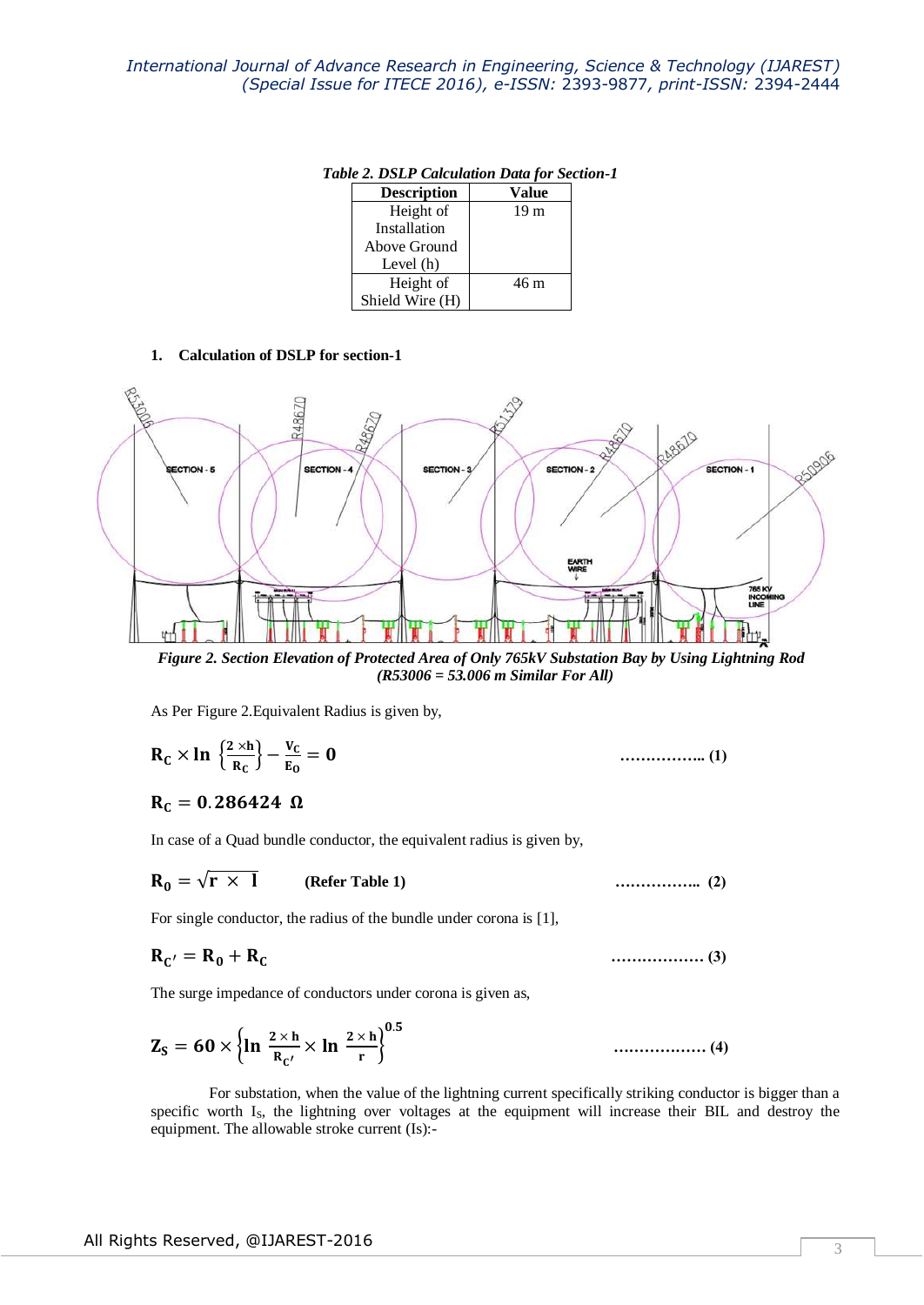$$
I_S = \frac{2.2 \times V_C}{Z_S} \tag{5}
$$

#### Where,

 $V<sub>C</sub>$  = Rated lightning impulse withstand voltage.  $Z_s$  =Surge impedance of current carrying conductor.

The allowable strike distance is obtained by [1],

 $R = 8 \times K \times I_S^0$  (K = 1.2 for Lightning Rod) **…………… (6)**   $R = 50.905$  m (Refer Figure 3.)

## **2. Object to be protected**

D = Elevation difference between Shield wire and Object to be protected.

$$
D=H-A
$$
 (Refer Figure 3) (7)

 $E =$  Elevation difference between Origin of the Rolling Sphere and Shield wire.

| $E = S - D$ | (Refer Figure 3) |  |
|-------------|------------------|--|
|-------------|------------------|--|

L = Horizontal distance between Origin of the Rolling Sphere and Shield wire.

$$
L = (S2 - E2)0.5
$$
 (Refer Figure 3) ....... (9)

 $L = 44.94 m$ 

.



*Figure 3. Protected Area of Shield Wires at Equal Height*

Where,

 $O =$  Origin of the Rolling Sphere. SW = location of the shield wire.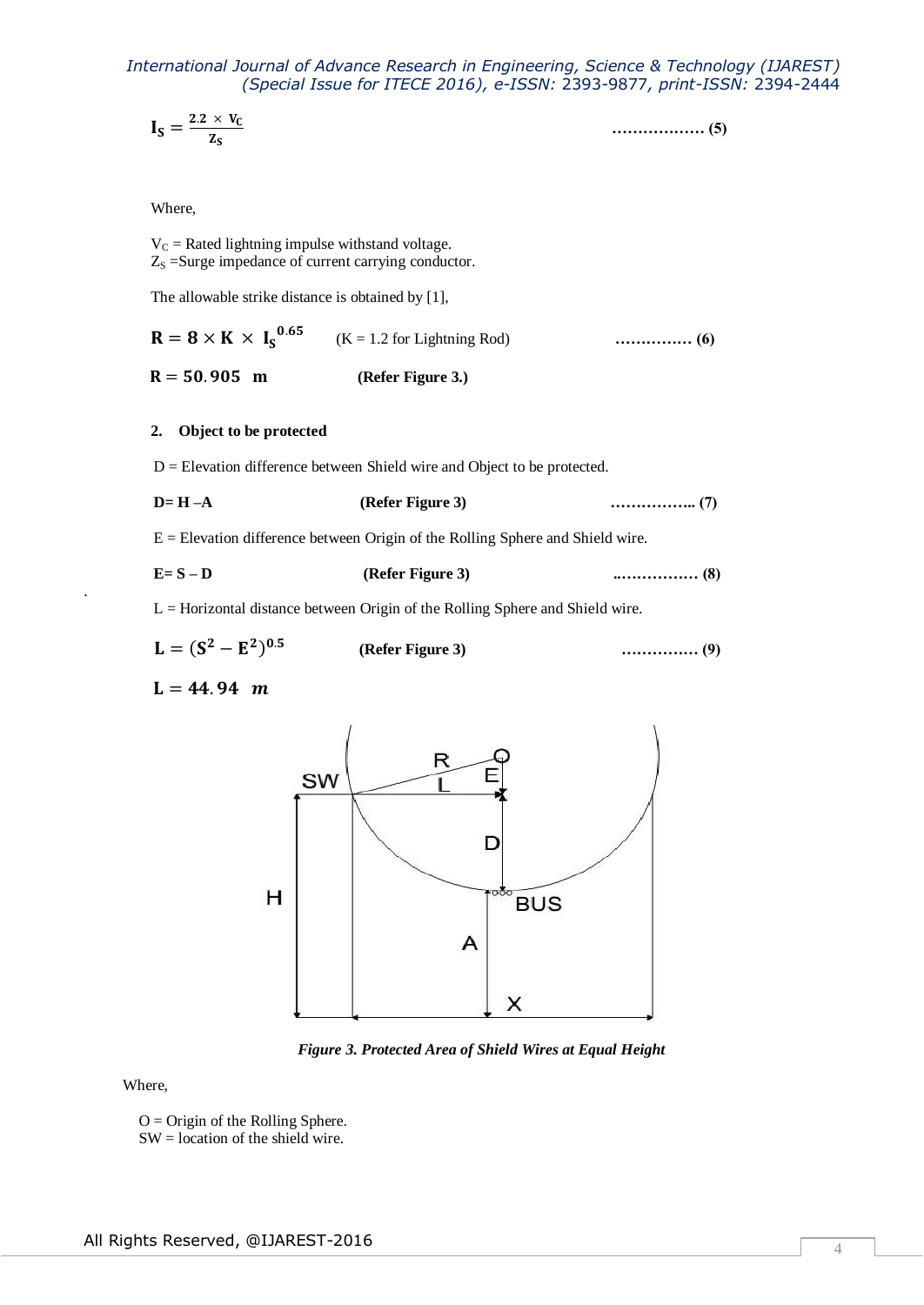Figure (2) and Figure (5) show protected area by lightning rod. As shown above, design for DSLP of other section can be calculated. Radius and Horizontal distance between origin of the Rolling Sphere and Shield wire (L) are given in Table (III).

## **IV. DSLP DESIGN FOR EARLY STREAMER EMISSION EQUIPMENT**

#### **A. Principle of early streamer emission equipment**

 The principle is given as "Lightning rod is prepared with a gadget that triggers the early initiation of the upward associating streamer leader discharge, compared to a routine lightning rod under same condition" [4]. This equipment has been developed in recent years with high efficiency.

## **B. Design of substation protected area using early streamer emission equipment**

 The accomplishment of this gadget relies upon the corona initiation timing in connection with the downward leader and the velocity with which the leaders can append contrasted. In the midst of the lightning stroke when it's in negative polarity, the engendering of a negative downward leader efficiently prompts the improvement of a positive upward leader. The advancement of upward leader is molded by the electric field increment impelled by the downward leader close to a sharpness (e.g. lightning protection gadget). On account of an early streamer emission air terminal (ESEAT), upward leader is started by the active direct stroke lightning protection gadget paying little heed to the position of the downward leader or positive corona. The time of breakdown is along these lines is diminished.

 The motivation behind a direct stroke lightning protection (DSLP) is to keep lesser damage from an immediate lightning strike to the protected equipment. A traditional DSLP is intended to avoid damage by giving various particular air terminals rod with low impedance ways to lead the substantial lightning current to the ground without any damage. ESEAT equipment are guaranteed to have a much more bigger zone of protection than routine lightning air terminal rod, bringing about a lightning protection system with altogether less down conductors and air terminal rod than a conventional one. After Studies, we came to know that considering the upward leader we can raise the radius S of the protection sphere (as discussed in rolling sphere method) in the electro-geometric model [4].

Few types of early streamer emission air terminal working on an alternate rules are given in [4]:

- By utilizing wind energy, air ionization at the tip is delivered by piezoelectric component.
- By providing electrical impulse, air ionization is conveyed by generator. The generator supplies energy to capacitor for charging electric field of downward leader.
- Electromagnetic impulse in a coil is produced by high voltage.

#### **C. Design of protection radius**

 The protection radius of Early Streamer Emission air terminal gadget is related with its height (h) relative to the surface to be protected, to its efficiency and to the selected protection level [5].

$$
R_p(h) = \sqrt{2rh - h^2 + \Delta(2r + \Delta)}
$$
 For  $(h \ge 5 \text{ m})$  ....... (10)

And,

( ) ( ) **…………… (11)**

Where.

 $R_P(h)$  = Protection radius at a given height (h) in m.

 $h =$  Height of the ESEAT tip over the horizontal plane through the point of the object to be protected in m.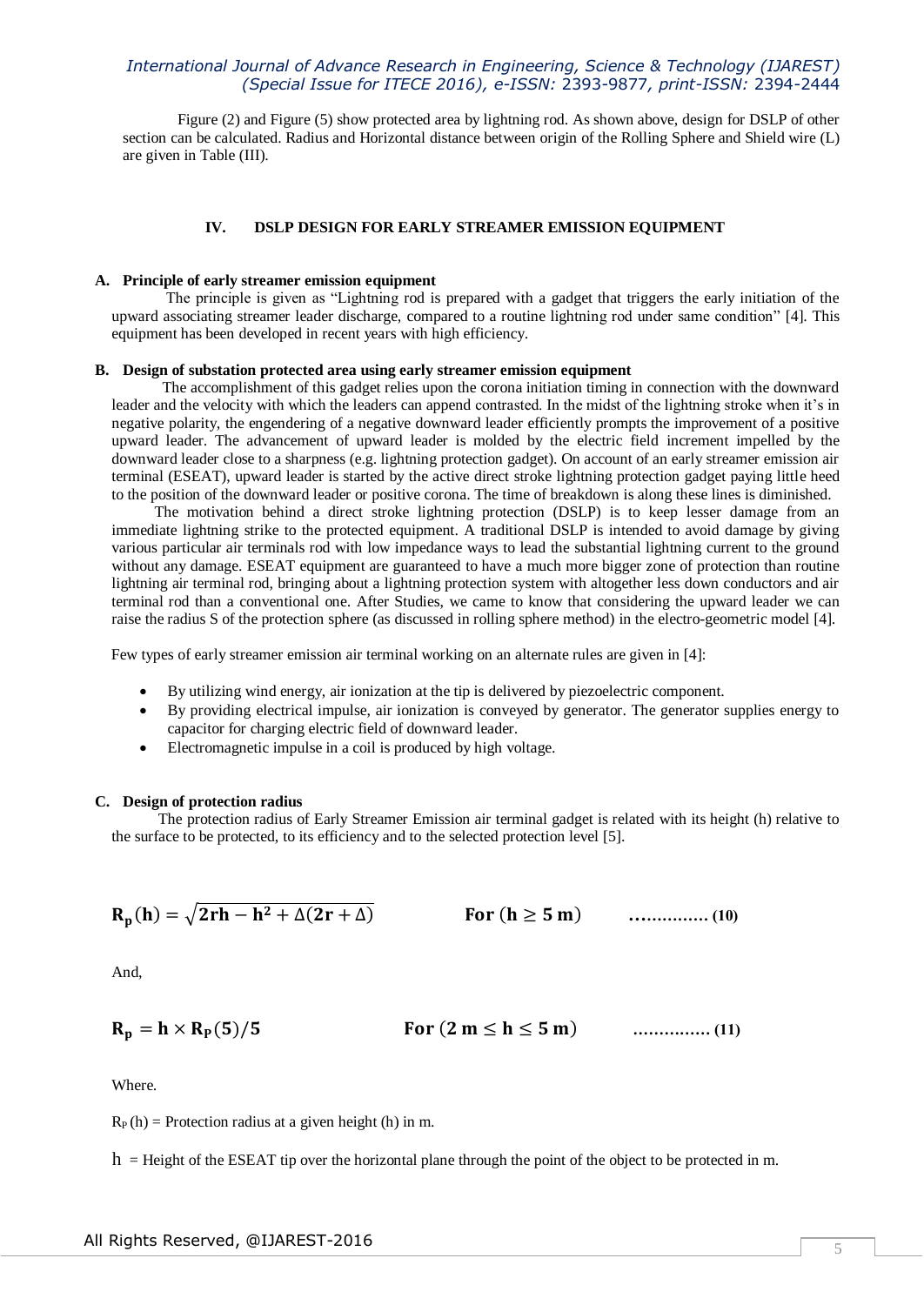r <sup>=</sup> 20m for protection level-1,30m for protection level-2,45m for protection level-3,60m for protection level-4.  $(r = 60 \text{ m}$  because in this case gantry height is 46 m)

 $\Delta$  = Field experience has proved that  $\Delta$  is equal to the efficiency obtained during the ESEAT evaluation tests. ( $\Delta = \Delta T \times 10^6$ ) = 60 m (Decided as per requirement)

∆ T=Indicate efficiency of ESEAT equipment it is depend on requirement of substation protection.

This calculation apply to the above system (Figure. (4)) for section-1.

So, radius of the protective zone at height  $(\mathbf{R}_p) = 119.49 \text{ m}$ . (L= 44.94 m must be same in both design)



Figure. (4) And Figure. (6) Shows the section elevation and plan of protected area by using ESEAT equipment.

**V. RESULTS**

 After calculation of protected area by using rolling sphere method results are shown in table (III). LR shows the protected radius for lightning rod and ESEAT shows protected radius for early streamer emission air terminal equipment.

| <b>DSLP</b><br><b>Protection</b> |       | LR    | <b>ESEAT</b> |
|----------------------------------|-------|-------|--------------|
|                                  | L(m)  | R(m)  | $R_p(m)$     |
| Section-1                        | 44.94 | 50.9  | 119.49       |
| Section-2                        | 38.63 | 48.66 | 119.49       |
| Section-3                        | 46.11 | 51.37 |              |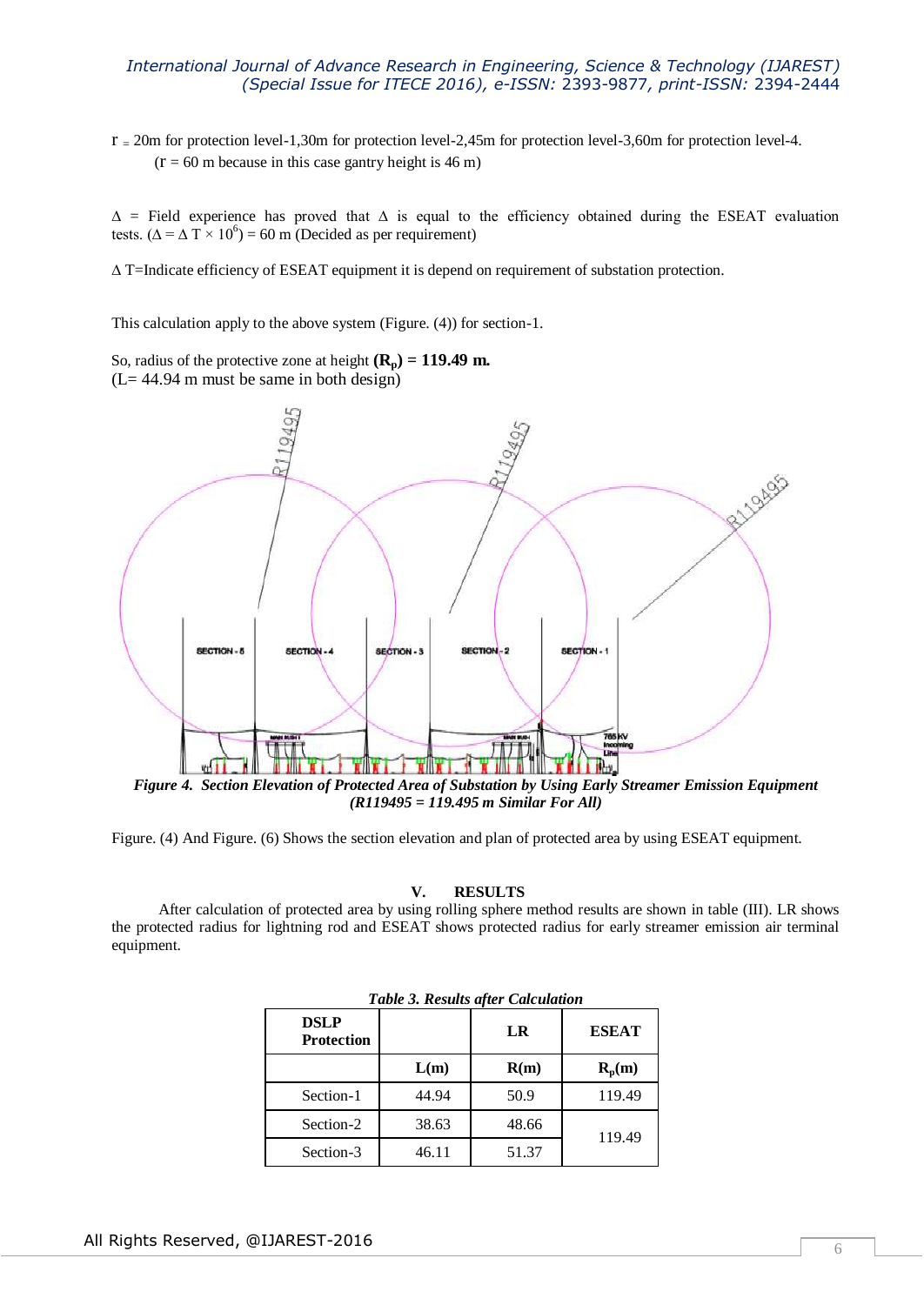| Section-4 | 38.63 | 48.66 |        |
|-----------|-------|-------|--------|
| Section-5 | 48.66 | 53.00 | 119.49 |



*Figure* 5. Plan Elevation of Protected Area for Figure 6. Plan Elevation of Protected Area **All Substation by Lightning Rod.** For All Substation by ESEAT *All Substation by Lightning Rod.* 



mi m

用罪

m